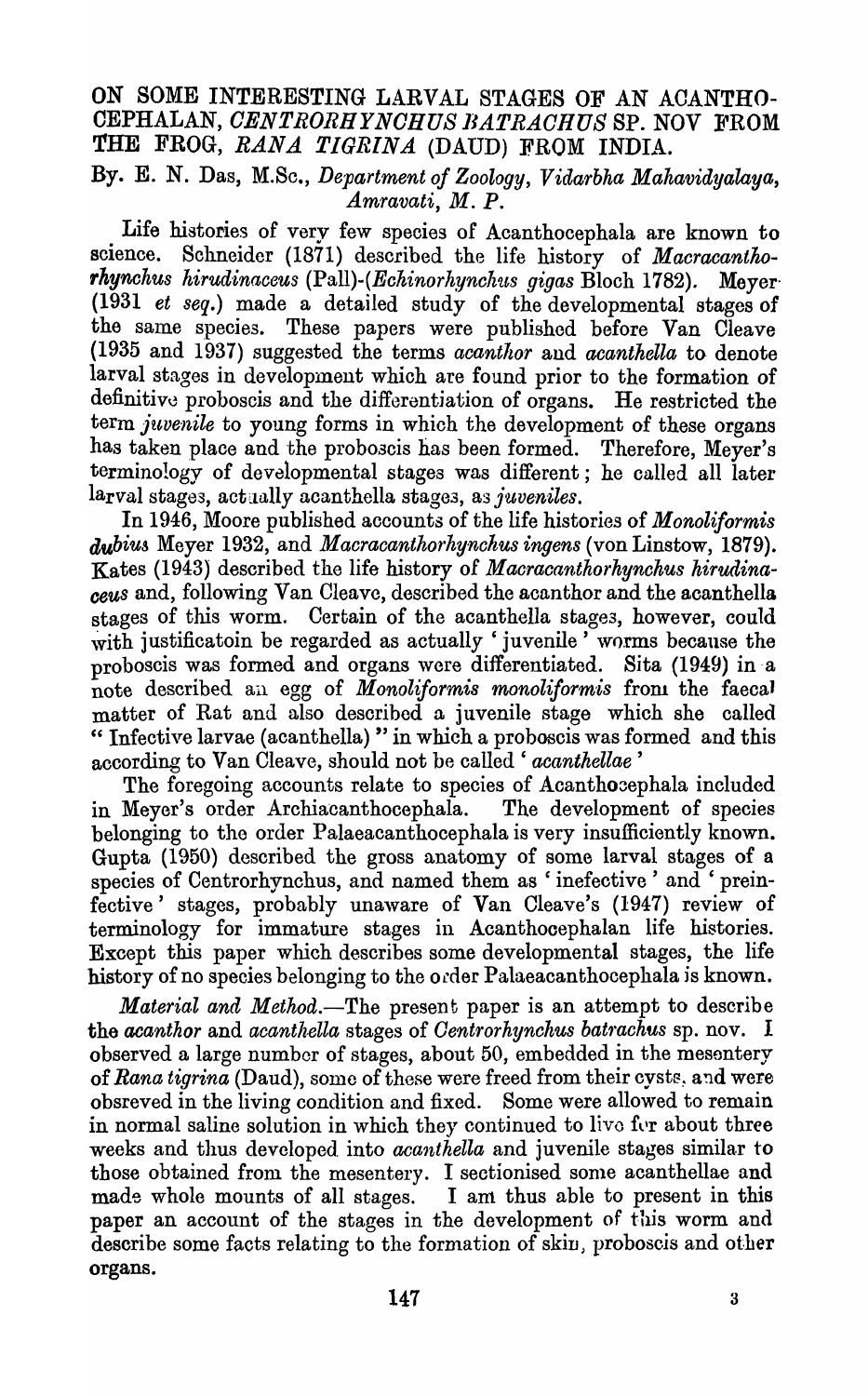### DESCRIPTION OF LARVAL STAGES.

(a) *Acanthor* stage in whole mounts.—The youngest larvae appeared a irregularly rounded or oval structures measuring— $50\mu-60\mu\times50\mu-82\mu$ . (text fig. 1, a-e). The larva has an outer dermal layer and an inner nuclear mass. The nuclear mass commences to show a differentiation into a central mass of nuclei, usually taking a deeper colour and a peripheral mass. In the most advanced condition, the nuclear mass appears separated into three areas, one at each pole and one in the central region (text-fig. 1, e). The outer dermal layer is also comparatively thicker. This stage seems to lead to the early acanthella stage.

(b) *Acanthella stages in whole mounts.*— $Stage 1$ .—Text-fig. 1,  $f$ , is the youngest among these stages. There are three definite nuclear areas and the one in the central region stains more deeply. The central nuclear mass consists of larger nuclei with smaller and more numerous granules and the nuclei at the polar regions are smaller but with less numerous and larger granules. One of the two polar masses of nuclei, forms the primordium of the hooks and the proboscis. The central mass probably represents the Anlage of the central nerve ganglion and the proboscis sheath. The group situated at the other pole will form the body of the worm and actually is the region which is seen to elongate in the later stages. The acanthella at this stage measures  $0.44$  mm.  $\times 0.24$  mm.

Stage II.--A slightly more advanced acanthella measures  $0.71$  mm.  $\times$  0.37 mm. This second stage acanthella shows distinct hooks and in fact the whole of the anterior region is studded with them (text-fig.  $1, g$ ). The hooks are not arranged in definite rows and it appears that their shoe-shaped roots have not yet developed. Consequently, the hooks get detached quickly from the surface of the body. An individual hook measures  $28\mu$  and is shown in text-fig. 1, k.

The nuclei now appear as fused compact masses and occupy positions where the gradient of developmental activity is highest. In addition to one or two such main masses, there are some smaller nuclei scattered throughout the two-thirds of the body behind the region occupied by the hooks. In text fig. 1, g, one can see one large mass and other masses of varying sizes behind the spiny region. These nuclear masses represent areas where important organs would develop. It is remarkable that even in the spiny region, small areas of nuclear masses are seen. It is reasonable to conclude that they probably provide material for the growth of root-bases which so far have not developed.

Stage III.—In the next stage (text-fig. 1,  $h$ ) the acanthella is pearshaped with a broad anterior spine-bearing region and a posterior gradually tapering region. The hook (text-fig. 1, l) measures  $34\mu$ , but hooks are not arranged in rows. At one end, however, there is a little depression which seems to mark the beginning of a distinct proboscis (text-fig. 1,  $h$ , in). The post-spiny region contains two large nuclear masses, two smaller ones and some still smaller. At the base of the spiny area and lying immediately below the depression there is an area which stains lightly. It consists of faintly staining scattered nuclei.

*Stage IV*.—The next stage (text-fig. 1, j) measures  $0.65$  mm $\times$   $0.38$  mm. From the relative size of the spine bearing and post-spiny regions, it is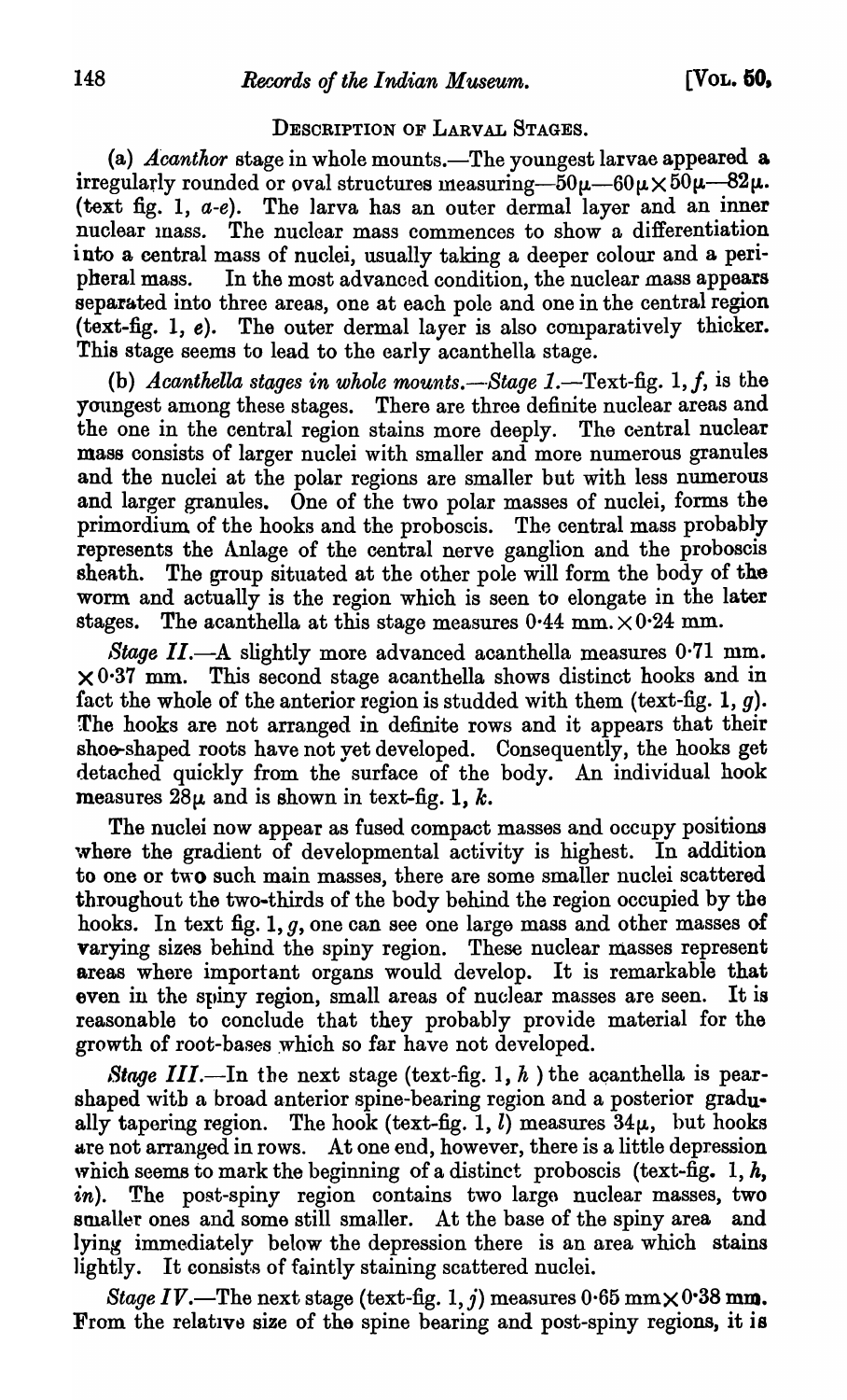evident that the latter has elongated as compared with previous stage. The most noticeable feature of this stage is the presence among the spines of a clear elongated narrow channel with hooks arranged on each side. The blade of the hook, the part which protrudes out of the cuticle, measures  $38\mu-40\mu$ , and is of the same size as that of the hook of an adult, an important fact which is discussed later.



TEXT FIG. I-Developmental Stages of *Oontrorhynchu8 batrach'U8,* sp. nov.

 $\boldsymbol{a}$ -e, Acanthor stages;  $f$ , acanthella stage I ;  $g$ , acanthella stage II ;  $h$ , acanth<mark>ella sta</mark>ge m ; *j*, acanthella stages; *j*, acanthella stage 1; *j*, acanthella stage II; *l*, a hook of acanthella stage III; *l*, a hook of acanthella stage m; *m,* external portion of a. hook of aoanthella stage IV; *'n,* probosois of acanthella stage V; *o*, acanthella stage VI; *p*, acanthella satge VII; *q*, acanthella stage VIII; *r*, *b*, **body**; *h*, hook; *ht*, host tissue; *in*, invagination; *nf*, nuclear fragments; pr., proboscis; ps, proboscis sheath, ce, Caudal end.

It is evident that a distinct proboscis has been formed. In the postspiny region, there are a large number of nuclear masses, but the largest among these is not as large as in the previous stage. The smallest scattered nuclei are present towards the posterior end of the body and this suggests a gradient of developmental activity.

*Stage V.*-The next stage possesses a well developed proboscis which is shown in text-fig. 1, *n.* Hooks are confined to a definite region and are not found on the entire region. The hooks on the proboscis show a linear arrangement and one can make out that there are  $10$  hooks in a row. The hooks measure the same as in the previous stage.

*Stage VI.*—In a more advanced stage (text-fig. 1, o), the proboscis takes a definite shape. The arrangement of hooks is suggestive of the adult condition. But the rest of organs have not yet differentiated. The acanthella is elongated in shape with a larger body as compared to the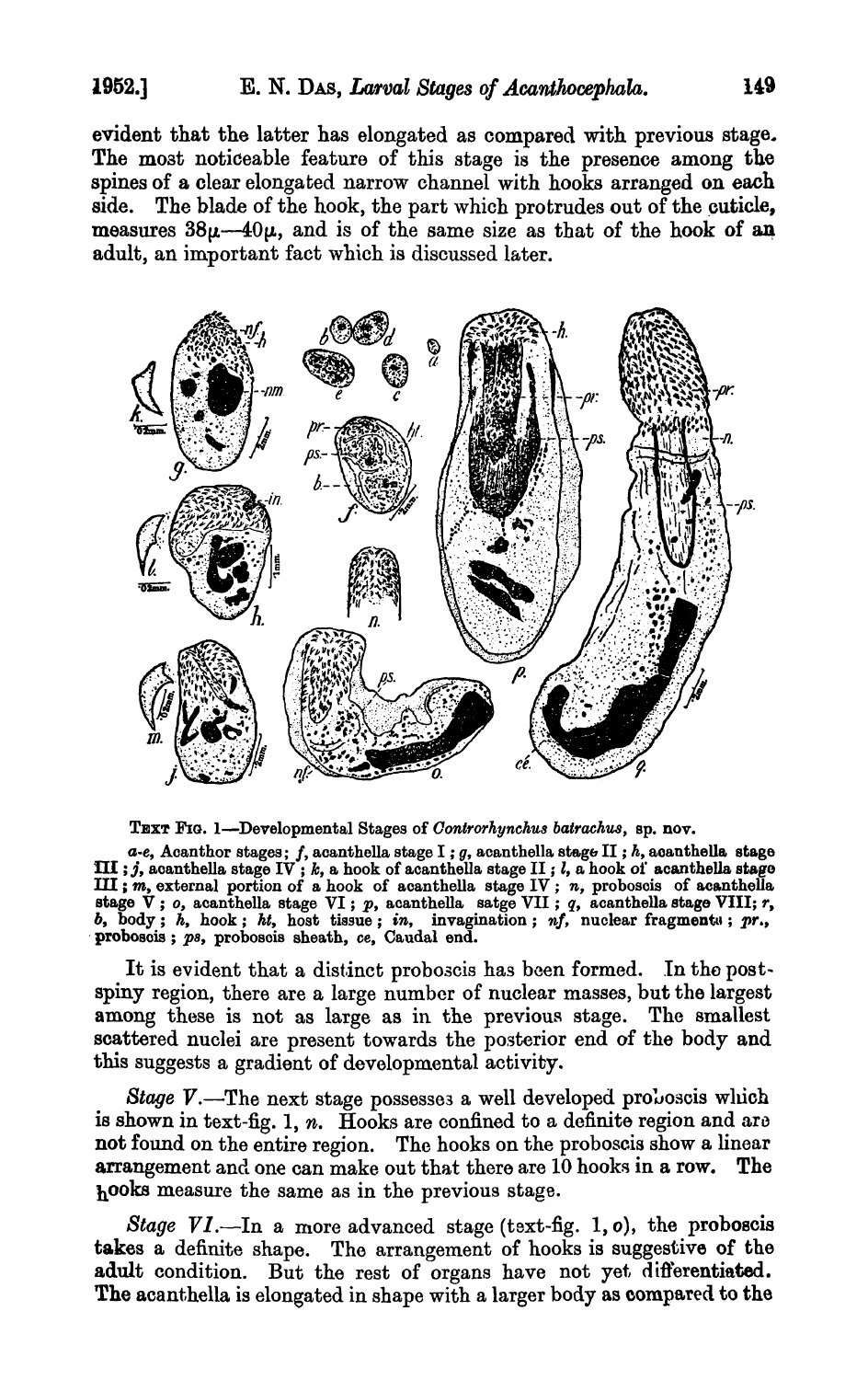spine bearing anterior region. The inner extremity of the spine-bearing area is a well marked region. In the post-spiny region, there is one large nuclear mass as long as the body and several small scattered nuclear masses. In the living condition it was found that proboscis reacted to -acidulated water and was everted whenever these acanthellae were put into it.

*Stage VII*.—It seems that there is a slight gap between the previous stage and the next stage (text-fig. 1,  $p$ .). It possesses a proboscis with proboscis sheath with rudiments of sheath muscles which take a deep stain. The acanthella at this stage measures  $1.63$  mm and is widest in the middle region where it measures  $0.67$  mm. The anterior spinebearing region is a small part of the entire worm and measures  $0.62$  mm in length and  $0.42$  mm in maximum width. The portion of the hook protruding out of the cuticle measures  $38\mu-40\mu$ .

*Stage VIII.-The* last stage in my collection is shown in text-fig. 1, *q.*  It has assumed very nearly the proportions of the juvenile form. The proboscis region measures 0·66 mm. The portion of the hook which protrudes out of the cuticle measures  $38\mu-40\mu$ . The caudal end is typical of a juvenile form. In this region, large nuclear masses, in close contact with each other are still to be seen and organs other than the proboscis and its sheath have not been fully formed.

Some authors may consider this stage a completely metamorphosed juvenile. However, I have regarded it as the final acanthella stage, because the formation of the body wall is not yet complete.

*Development of the body wall and other organs.*—I have cut transverse and sagittal sections of the various Acanthella stages (stages IV to VIII) and it is possible to gain from them some information of the changes leading to the formation of the body wall, proboscis sheath, lemnisci and genital organs. In fact, these changes bring out clearly the process of metamorphosis. Van Cleave rightly says "Students who are not familiar with metamorphosis in its varied aspects are inclined to place too much emphasis upon the external transformation in shape of body when in reality cytological and histological changes are much more significant than the gross external evidences of changes"

*Body wall.*—I have reconstructed the following account of the development of the body wall from five series of sections. In the first series (Acanthella IV) (pI. III, fig. 1) the cuticle is not yet formed. The outermost layer is a syncytium (pl. III, fig. 1, sy). Below it are seen giant nuclei arranged along the margin, where the subcuticula will be laid. The occurrence of these small and large nuclei represent developmental activity. The muscles (pl. III, fig. 1,  $wmb$ ) are wavy bands and have not yet differentiated into circular and longitudinal muscles. In acanthella  $V$ the cuticle (pl. III, fig.  $2$ ,  $c$ ) is formed though it is not yet a compact sheath. Below it the primordium of the subcuticula (pl. III, fig.  $2$ , *pse)* is being laid. There is no evidence of the formation of either the fibrillae of the subcuticula or the lacunae yet. No change is yet evident in the wavy bands of muscles.

In the next stage, Acanthella VI, the cuticle (pl. III, fig. 3, c) becomes compact and takes a deeper stain. Below it the subcuticula (pl. III, fig. 3, *se)* is better differentiated. The subcuticular nuclei (pI. III, fig. 3, *scn*) are well arranged along the border; the fibrillae of the subcuticula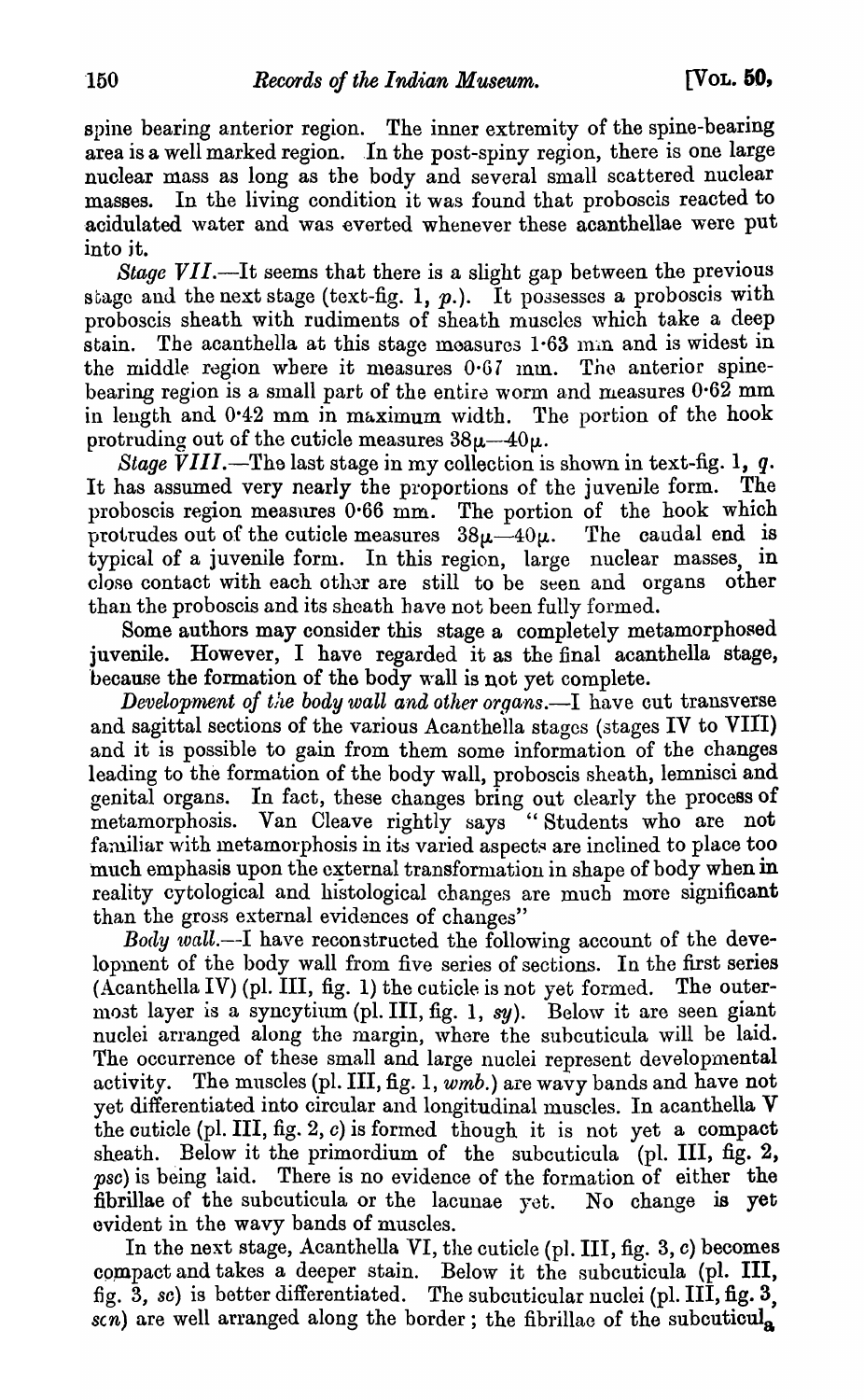(pI. III, fig. 3, *f)* and small lacunae (pI. III, fig. 3, *lsp)* have also just appeared. The muscles are better differentiated and the innermost margin of the body wall inside the muscle layer show cell processes (pI. III, fig. 3, lm) which will develop into longitudinal muscles. Large spaces. (pI. III, fig. 3, be) have appeared which will form the body cavity.

In a sagittal section of an Acanthella (stage VIII) the subcuticula is seen to be well formed in which prominent subcuticular nuclei (pI. III, fig. 4, *sen)* and lacunar spaces (pI. III, fig. 4, *lsp)* are present and thus the tissues forming the body wall of Acanthella VIII almost resemble the juvenile form (pI. III, fig. 5) with the only difference that the layer of longitudinal muscles fibres (pl. III, fig.  $4$ ,  $lm$ ) is not yet as compact as in the juvenile form. Inside the muscular layer, a well defined body cavity is present.

Lemnisci.—In acanthella VIII, the leminsci appear as fibrous strands (pI. III, fig. 6, *lmn)* in continuation of a very prominent muscle cell (pl. III, fig. 6, mc) between the body wall and the wall of the proboscis sheath. The muscle cell will form the oompressors of the lemnisci.

*Proboscis sheath.-The* tissue forming the proboscis sheath are seen in acanthella VI. In a sagittal section of the worm passing through the proboscis sheath (pI. III, fig. 7) below the innermost end of the proboscis, the wall of the proboscis sheath is being formed, the presence of nuclear masses (pI. III, fig. 7, *nm)* in the region of the wall of the proboscis sheath indicates developmental activity. The muscle cells show cell processes (pl. III, fig. 7,  $\overline{mcp}$ ) which will form the muscle fibres of the proboscis sheath (pI. III, fig. 6, *mf)* of the final stage of acanthella. The retractor muscles of the proboscis (pl. III, fig. 7,  $rm$ ) are defined but are not yet as compact as the retractor muscles in the final stage acanthella VIII. The insertion of the retractor muscles at the base of the proboscis sheath is indicated by a large nuclear mass (pI. III, fig. 7, *ri),*  and also a number of cell processes (pI. III, fig. 7, cp) situated in the direction of the retractor muscles.

*Reproductive organs.-The* reproductive organs commence to develop after the formation of the proboscis sheath, in fact, they are the last to develop after all other organs and tissues have metamorphosed. Certain cells (pI. III, fig. 8, pc) which invest a portion of the base of the proboscis sheath begin to proliferate and give rise to genital pouch (pl. III, fig. 8, gp), which hangs from the base of the proboscis sheath in the body cavity. The wall (pl. III, fig. 8,  $gpw$ ) of the pouch is cellular in structure and in a sagittal section appears as beaded string. Some of the cells of the wall of -the genital pouch divide and give rise to ovaries (pl. III, fig. 8, *ov).* In a transverse section (pI. III, fig. 9) of a later stage which has almost attained the juvenile form, a number of clusters of ovaries (pI. III, fig. 9, ov) have appeared. In the wall of the genital pouch (pl. III, fig.  $9, gl$ ), connective tissue is present but it has lost its cellular appearance. In a later stage the wall of the genital pouch elongates and runs right from the base of the proboscis sheath to the posterior end of the worm, and so forms the genital ligament.

In the male worm the testes and the genital ligament develop in the same manner.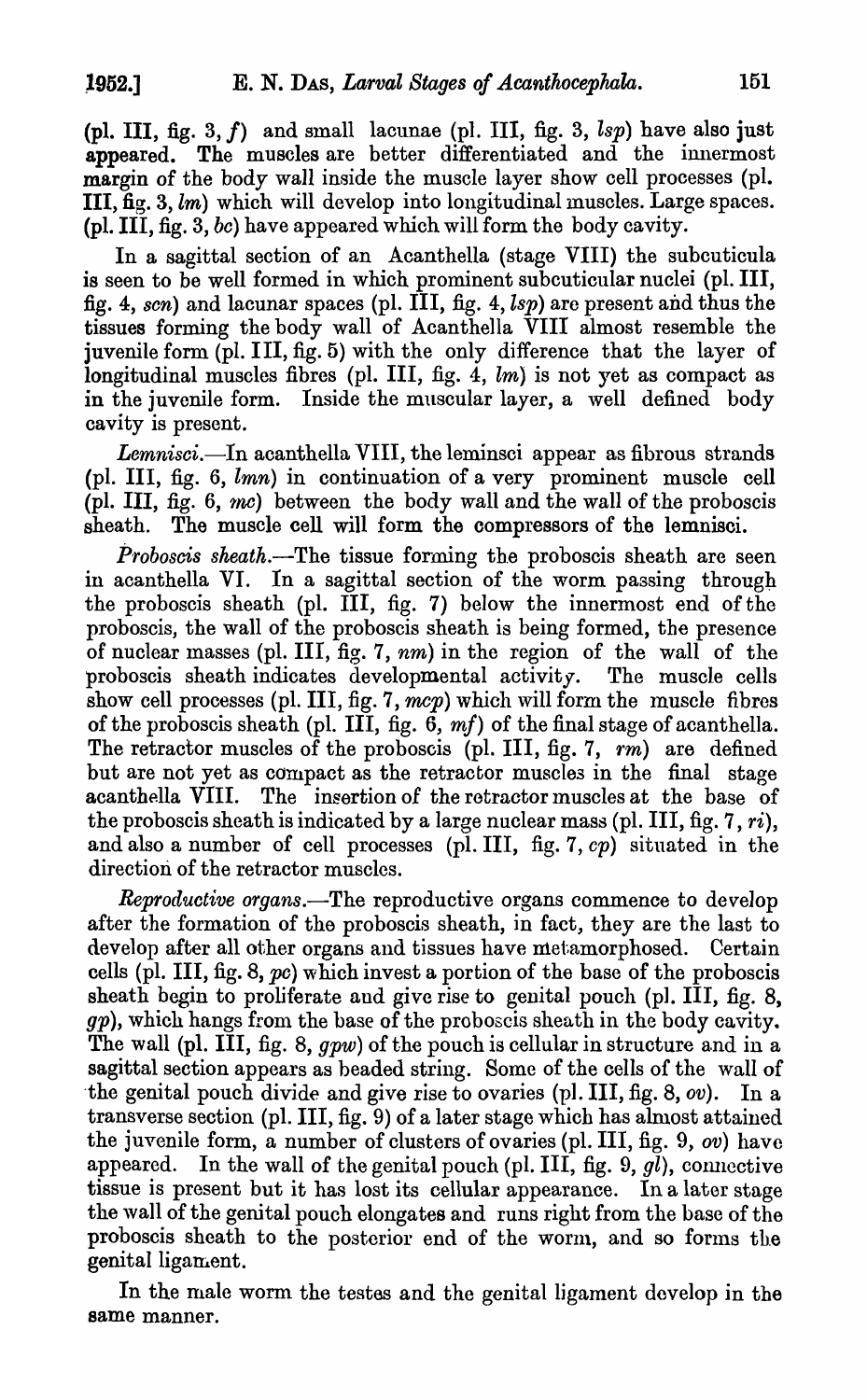The histological nature of the juvenile form differs in no way from that of an adult acanthocephalan found in the final host, except that the body is more elongate and the reproductive organs are mature. A detailed account of the histology of a juvenile centrorhynchus species found in the intermediate host and an adult of the same species from the final host will be described in a subsequent paper.

### $Disclusion :=$

(a) Comparison of developmental stages with those of Archiacanthoce*phala species.* 

(i) As *Ocntrorhynch'Us batrachus,* sp. nov. is the only representative of the order Palaeacanthocephala in which details of histological changes during the course of its development have been observed, it will be an interesting study to compare these deyelopmental stages with those of the species of Archiacanthocephala.

Van Cleave, 1947, states, "To the present time most of the species on which detailed information is available belong to the Archiacanthocephala. There is no necessary assurance that in representatives of the Eoacanthocephala and Palooacanthocephala the pattern of development is identical" In the present work on a species of the Palaeacanthecephala, though the details of the development are not exactly identical with Archiacanthocephala, the design of development is almost the same as in the species of Archiacanthocephala. The very early developmental stages are distinctly acanthors, though they do not possess rostella hooks or they have probably lost them before they were collected. The nuclei in these stages are equally distributed and are quiescent. The next stage of development which is termed acanthell, is marked by a general increase in the'nuclear matter which aggregates to form group of nuclei and later fuse to form nuclear masses which is the most out standing feature of all acanthella stages in the present work. Finally these compact nuclear masses completely transform into minute nuclei of the functional tissue and the acanthella is completely metamorphosed into a juveneile form. Thus the histological observations of the acanthor, acanthella and the juvenile forms recorded jn this paper clearly indicate that acanthor and acanthella are the larval stages and the juvenile form their metamorphosed product; therefore the terminology for the development stages of Acanthocephala, which Van Cleave proposed (1937 and 1947), based on the life histories of Archiacanthocephala species is also valid for this species of Palaeacanthocephala.

(ii) It is evident from the present study of the development of a form belonging to the order Palaeacanthocephala that the hooks and the proboscis start developing much earlier than the other organs of the body; they attain their full form and shape by the time they reach acanthella stage IV, as is seen in its sagittal section (pI. IV, fig. 1) and also in a higher magnification of a part of the same section (pl. IV,  $f$ ig. 2). The hook blades at this stage measure  $38\mu-40\mu$ . The hooks have formed shoe-shaped roots (pl. IV, fig. 2,  $hr$ ) affixed on the muscular layer (pl. IV, fig. 2,  $wmb$ ) which is not yet differentiated and is represented by wavy bands only. Both from the sagittal and the transverse sections (pl.  $I\bar{v}$ )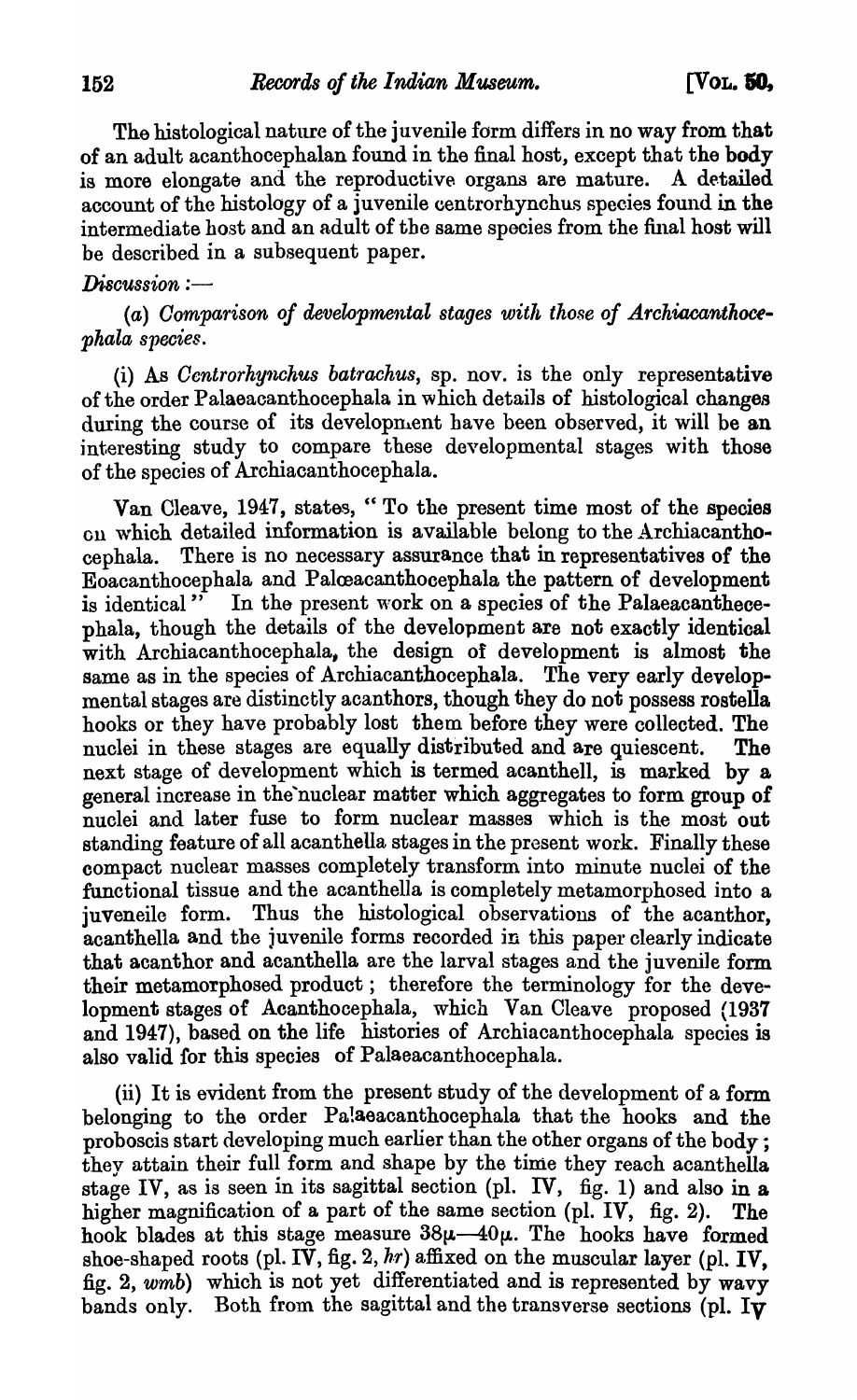figs. 1 and 3) of the same stages of acanthella, it is evident that no other organ is differentiated yet, but only the hooks are fully developed. more advanced stages of acanthella (text-fig. 1,  $n-p$ ) I could determine the functional nature of proboscis by treating these acanthella with acidulated water, to which they react by everting the probosois with fully developed hooks. This makes it clear that if these acanthella were ingested by a vulnerable host and reaoted upon by the acidic gastric juice of its stomach, they could evert a proboscis and attach themselves to the lining of the alimentary tract. Hence the proboscis becomes functional in the late acanthella stages of this form of Palaeacanthocephala. In the Archiacanthocephala species, on the other hand Van Cleave  $(1937, 1947)$  states that the proboscis remains non-functional in the acanthella stage. However the presence of a functional proboscis in the acanthella stages of this species of Palaeacanthocephala, does not mean that these acanthella stages are no longer larval stages but juvenile forms, because the rudiments of the structures in these acanthella stages have not yet transformed into structures distinctive of the adult worm. Van Cleave (1947) states, "In the light of detailed studies on life histories such as those conducted by Meyer (1933, 1938) by Kates (1943) and by Moore (1946) it is now obvious that the cytological changes accompanying metamorphosis of the acanthella to the juvenile stage are more significant as evidence of metamorphosis (in species that have been investigated) than the attainment of a functional proboscis as originally maintained "

(b) *Oomparison with the developrnental stages of other species of the genus Oentrorkynchus.* 

*Centrorhynchus ptyasus, Gupta (1950), is the only other species of the Centrorhynchus* of which few developmental stages have been described. She recorded certain observations which vary from the observation recorded herein and may be mentioned.

(i) The order of the development of the \7arious structures varies. According to Gupta (1950) the wall develops much more in advance of the hooks and proboscis, 'whereas in the present work the hooks (pI. III, fig. 1,  $h$ ) attain their full shape and form while the wall is still in its rudimentary phase (pl. III, fig. 1). She further states with reference to her text-figure 2. "The body wall has been differentiated into distinct <sup>7</sup> The body wall has been differentiated into distinct muscle layers" ; but in her text-figure the muscle layer cannot be made out nor is it labelled. As a matter of fact it is next to impossible to trace the development of body wall from toto mounts and since Gupta (1950) based her observations on *toto* mounts, I think that the statements by her cannot be considered as final.

(ii) With reference to her text-fig. 3, she states "The lemnisci are also in inverted position and measure  $0.28$  mm $\times 0.08$  mm," and she has shown them in her text-figure 3, to be enclosed within the proboscis receptacle. It is a well known fact that lemnisci neither get inverted at the time when the proboscis is retracted nor do they lie within the proboscis receptacle. Besides they are not attached to the anterior end of the proboscis so as to be pushed to the middle of the body or even beyond as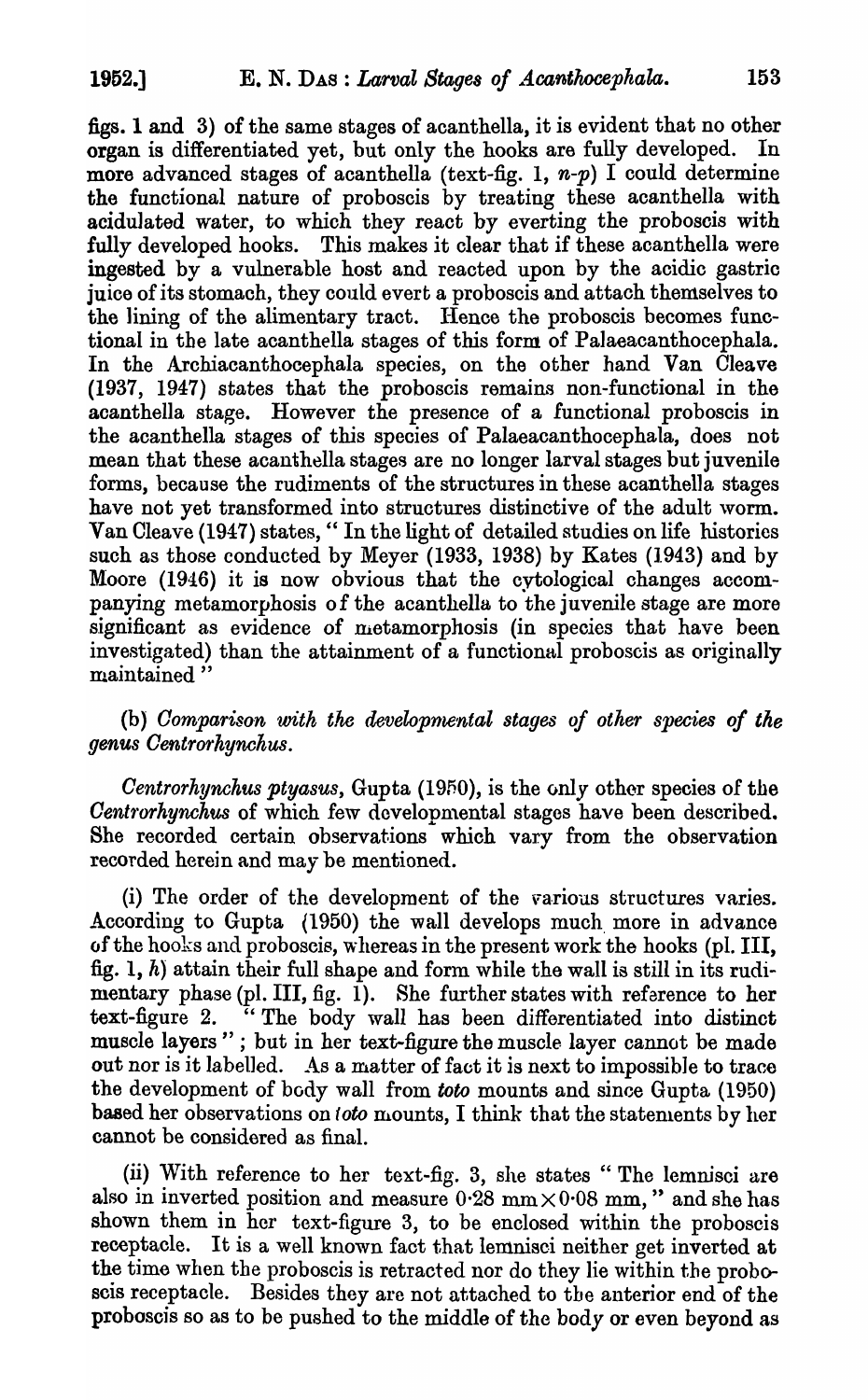shown in Gupta's (1950) text-fig. 3. They maintain their original position both in the retracted and protracted proboscis as they are attached to the body wall at the anterior end of the body and lie free in the body cavity as is shown in a sagittal section of a cyst with a retracted proboscis(pl.  $IV$ , fig. 4,  $lmn$ ).

(iii) Gupta (1950) has coined a new terminology for the various stages of development. She states, " The development of the acanthocephalan described in this paper appears to take place in three distinct stages: $-$ (a) pre-infective stage,  $(b)$  Infective stage, (c) Juvenile stage" She is probably unaware of Van Cleave's paper (1947), one can use Van Cleave's terminology with profit.

The developmental stages of a *Oentrorhynchus sp.* observed in the present work are in agreement with the developmental stages, which  $\bar{V}$ an Cleave proposed (1937 and 1947) and should also be applicable to the developmental stages of all other species of *Centrorhynchus*. There seems to be no necessity of giving new names to various stages. Van Cleave (1947) lays emphasis on cytological changes taking place during the development to determine a developmental stage, which it is not possible to determine from a study of *toto* mounts. However, judging from the external characters in Gupta's description of the developmental stages, it seems that most of the acanthella stages are missing from between what she calls early pre-infective stage and the late pre-infective stage.

(0) *Intermediate hosts.-In* the present study and also from the developmental stages of other *Oentrorhynehus* species which I have in my collection, it has been found that amphibians, reptiles and small mammals which are supposed to be secondary intermediate hosts, can also be infected directly without the primary invertebrate host intervening because very early larval stages like acanthors and acanthella, which otherwise should develop in the body of the invertebrate host were found in the mesenteries of these vertebrate intermediate hosts. Gupta, 1950, also records acanthors of a *Centrorhynchus* from the mesentery of a snake *Ptyas mueosus.* 

**Systematic Position :-**

The developmental stages described in this paper belong to·a new species which has all the characters of the genus *Centrorhynchus*, Luhe, 1911.

(i) Hooks are present both on the probosris and its basal part.

(ii) Proboscis sheath is double layered.

(iii) The insertion of the proboscis sheath is in the middle of the proboscis like structure dividing it into the true proboscis and its basal part.

(iv) Typical subcuticular nuclei and a we]] developed lacunar system are present.

*Species diagnosis of the :juvenile form.-Male* and female forms are of the same size, the entire length measures  $3-23$  mm and the maximum 'breadth is 0·63 mm.

*Proboscis* (pl. IV, fig. 5, pr).—Anterior part measures  $0.51$  mm $\times$  $0.3$  $r_{\text{mm}}$ ; the basal part (pl. IV, fig. 5, n) measures 0.34 mm. long and 0.40 mm broad.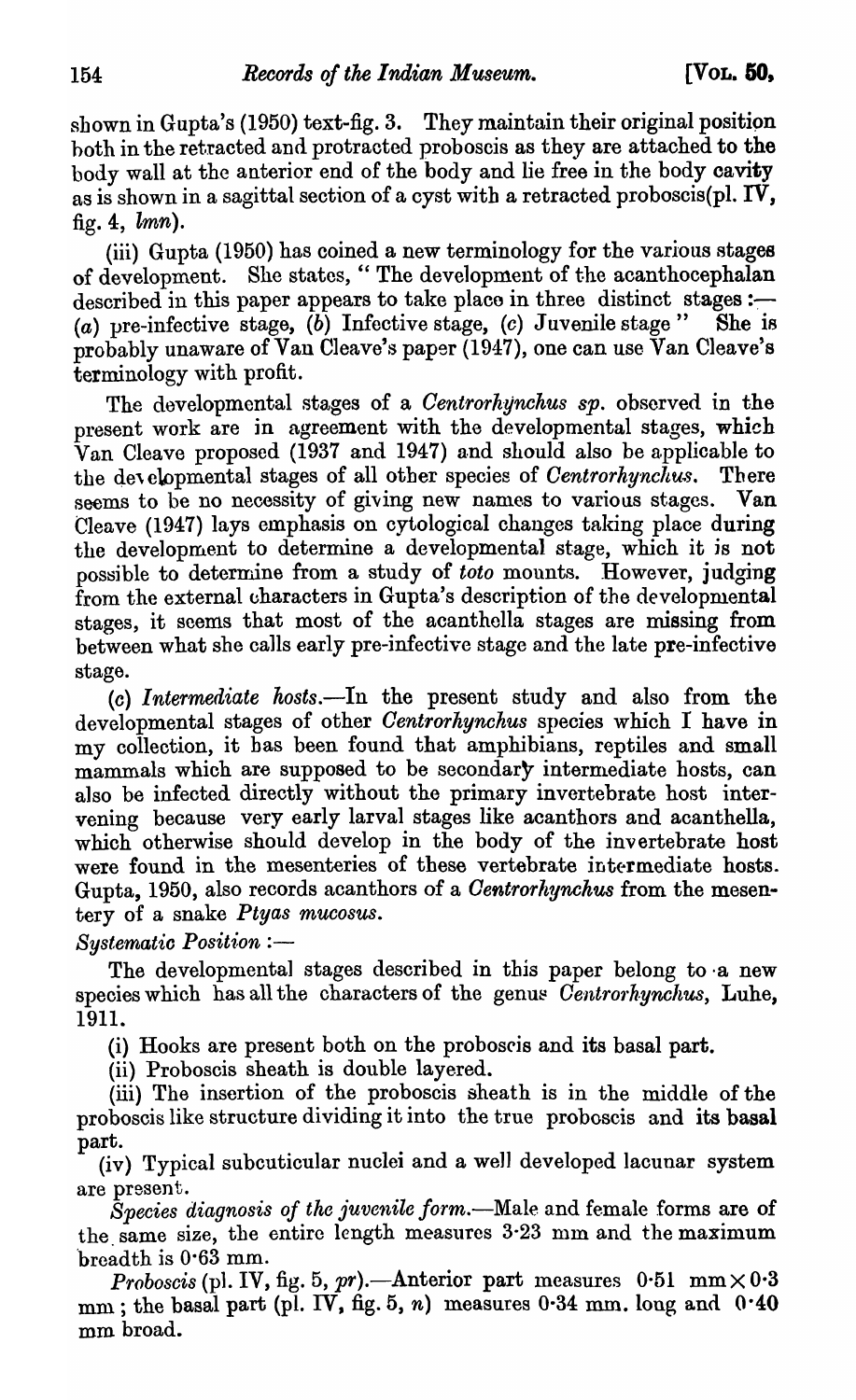$Hooks$ .—Hooks are present both on the proboscis and its basal part in 32 longitudinal rows. Each row has  $12$  hooks with  $10$  on the proboscis and 2 on its basal part. The hooks present on the proboscis vary in size. The largest are located about the middle of the probosois. That portion of the hook which comes out of the cuticle of the proboscis mesaures  $38 \mu$ , the portion which is embedded in the subcuticle is  $11 \mu$ , and the root of the hook which<br>is turned towards the posterior end and lies abut against is turned towards the posterior end and the muscular layer measures 57  $\mu$  in length. In the following hooks, the posteriorly turned roots go on decreasing in size till the eighth hook (pI. IV, fig. 6, *ek)* in a row is reached where the root is reduced to a button shaped structure; the hook next to it has an anteriorly turned root. On the inner surface of the foot-like root, the chitinous part, makes a socket in which the muscles of the wall of the proboscis are inserted. The hooks on the neck are smaller in size than those on the proboscis. The pointed chitinous portion which comes out of the cuticle measures 11  $\mu$  and that which is embedded in the suboutiole measures 19  $\mu$ . The base is flattened and is enciroled with muscle fibres which tag it ending upwards.

*Proboscis sheath.*—The proboscis sheath (pl. IV, fig. 5, ps) is double layered, measures  $0.83$  mm $\times 0.34$  mm.

*Nervous system.*—The brain (pl. IV, fig.  $5, br$ ) lies in the middle of the probosois sheath.

Lemnisci.-The lemnisci (pl. IV, fig. 5, lmn) are long and fibrous.

*Comparison with other species.*-This form has been carefully compared with all other known species of *Centrorhynohus*, the only species with which it has a near resemblance is C. *cinctus* (Rudolphi, 1819).

|                                                                        | Centrorhynchus cinctus<br>(Rudolphi 1819) | Present form              |
|------------------------------------------------------------------------|-------------------------------------------|---------------------------|
| Length of the entire body                                              | $3.25 \text{ mm}$                         | $3.23$ mm                 |
| Max. breadth of the body                                               | $0.8 \text{ mm}$                          | $0.63$ mm                 |
| Size of proboscis                                                      | $0.65$ mm $\times$ $0.4$ mm               | $0.51$ mm $\times 0.3$ mm |
| Number of long rows                                                    | $30 - 32$                                 | $32 - 33$                 |
| Number of hooks in a long<br>row on anterior part of the<br>proboscis. | 9                                         | 10                        |
| Number of hooks in a long<br>row on basal part of the<br>proboscis.    | 3                                         | 2                         |

4